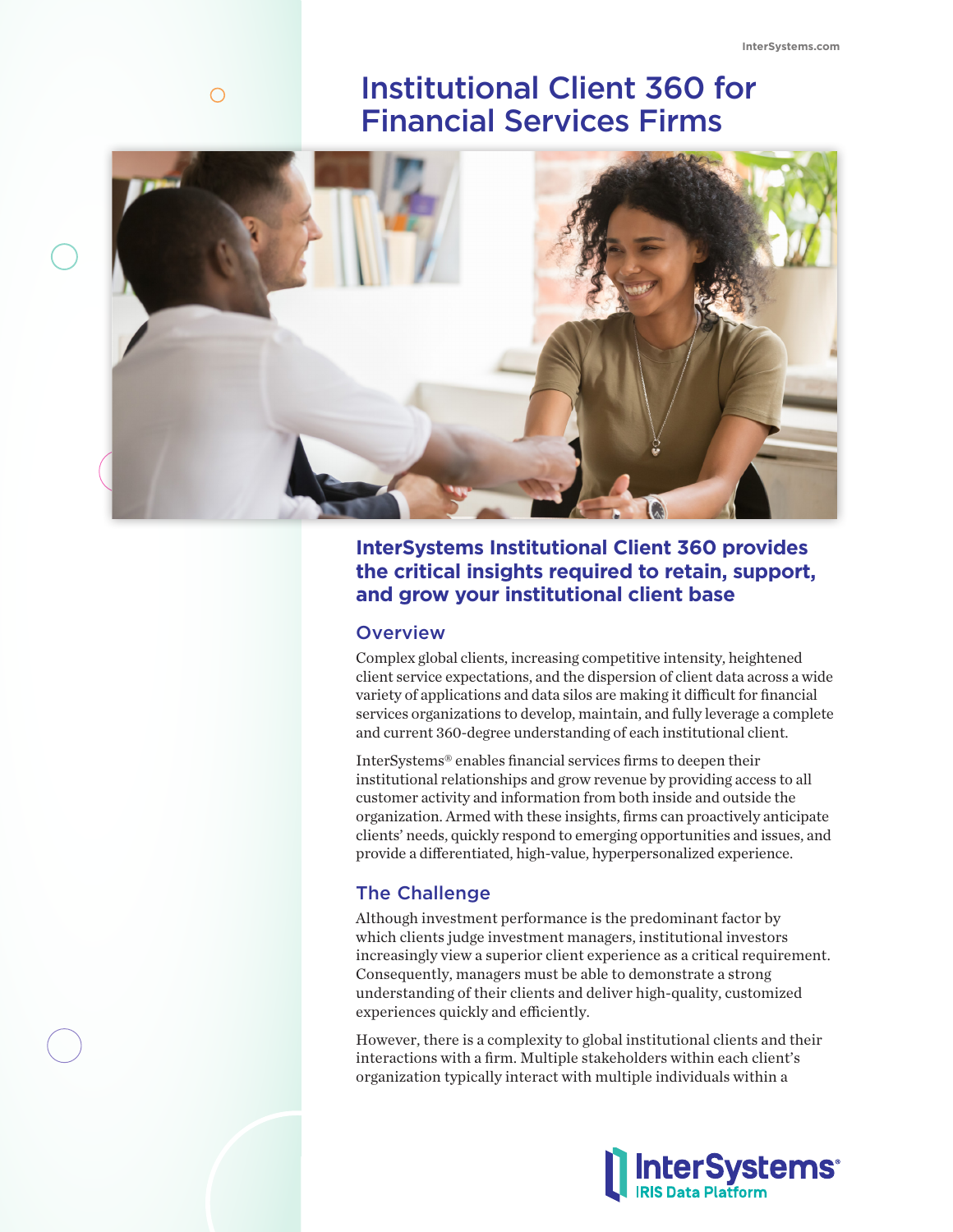financial services institution, which makes it difficult for managers to easily grasp the scope and details of an entire relationship.

While financial services firms maintain a tremendous amount of data about their clients, they are often unable to effectively use it to drive their clients' experiences, due to the challenges of combining the data from its various sources and systems, including customer service, relationship management, and fulfillment. The need to combine and analyze the data in near real time to meet clients' heightened fulfillment and issue-resolution expectations which are based in large part on their experiences with today's dominant consumer platforms—makes it more difficult to obtain accurate insights.

## The Solution

 $\overline{O}$ 

InterSystems Institutional Client 360 enables investment management organizations to achieve a holistic view of their institutional clients and to gain the critical insights needed to create and execute more effective customer strategies.

The solution uses a new, innovative architectural approach, the smart data fabric, which provides an overarching and nondisruptive layer that connects and accesses information from source systems on demand. The solution is ideal for complex data environments and eliminates delays that can lead to errors, missed opportunities, and decisions based on stale or incomplete data.

Institutional Client 360 connects existing systems and data silos inside and outside the organization on demand, ensuring that the information is both current and accurate. It also incorporates real-time event and transactional data along with historical data; provides business users with self-service analytics capabilities, enabling business leaders to make "in the moment" decisions; and addresses limitations of previous approaches, such as the use of dated or static reports.

The solution accesses, integrates, and harmonizes the data as it is being requested, providing the business with a single real-time, consistent view of the data from different sources. Data can be on premises, in the cloud, or hybrid.

Institutional Client 360 provides institutional sales and account teams, risk and compliance teams, and other line-of-business users with access to the integrated data required for analytics and insights by focusing on data across domains and functions in the extended enterprise. This provides an aggregated, consolidated, and near-real-time view across multiple systems and areas.

More than just a dashboard, the solution's self-service analytics capabilities enable business users to explore the data, ask ad hoc questions, and drill down via additional queries based on initial findings. Firms can choose to incorporate advanced analytics and machine learning into the dashboards and reporting screens to gain further insights.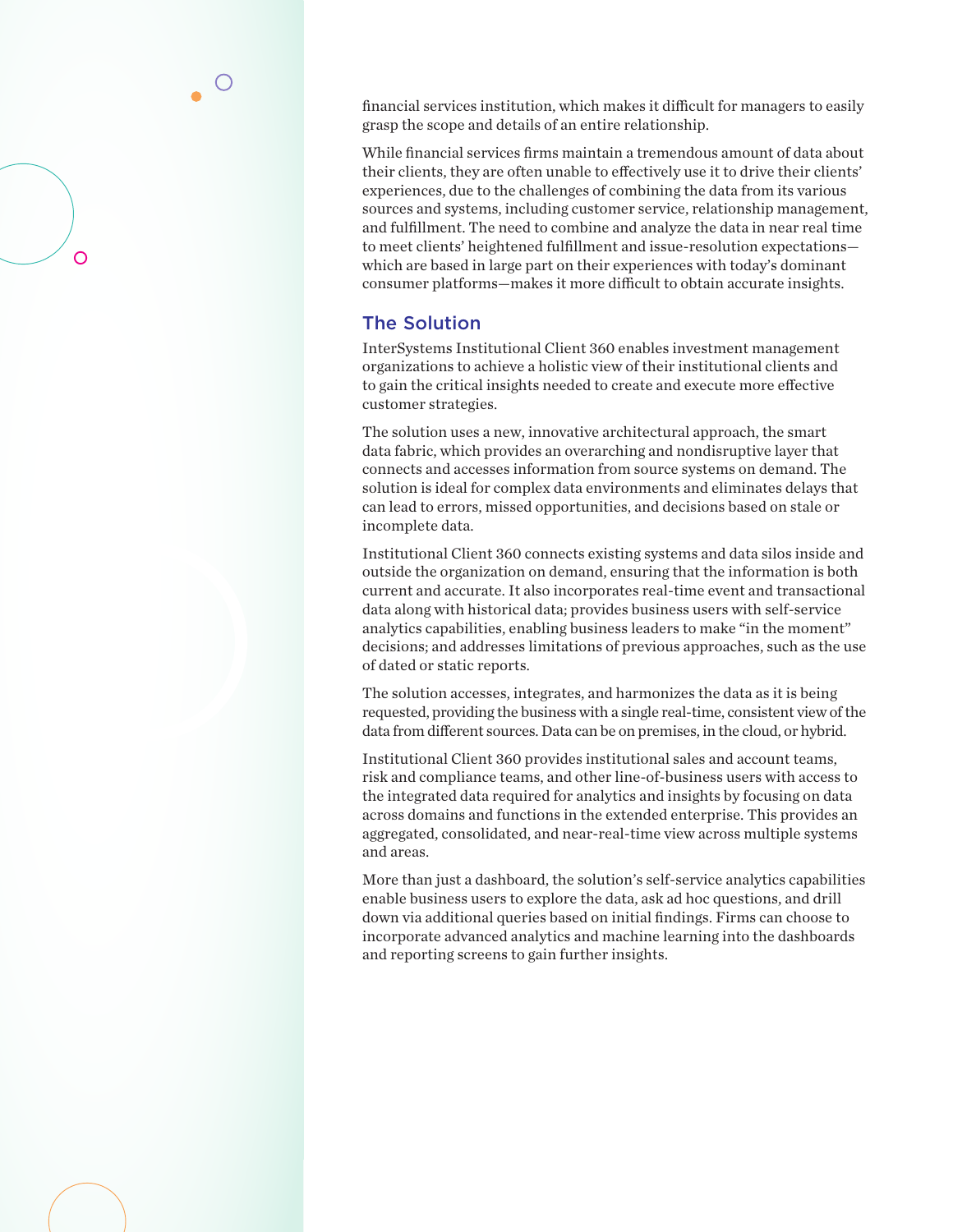# Key Benefits

The following are some of the benefits our customers are gaining from our Institutional Client 360 solution:

#### **Increased Revenue and Sales Productivity**

- Extends the reach and efficiency of sales teams by providing information in an easy-to-access manner
- Enables teams to identify new sales opportunities by making connections between disparate pieces of client data, such as sales contact activities and market activities, sales trends, market intelligence, and transactional data

#### **Enhanced Customer Experience**

- Enables organizations to provide a more unified client experience and meet client expectations for the individuals and functions that they interact with, by maintaining a complete and accurate relationship history
- Improves responsiveness and attentiveness, enabling firms to proactively anticipate client needs and address issues such as monitoring alignment with service-level and contract agreements faster
- Allows firms to build a clearer picture of clients, enabling hyperpersonalization of services and products

#### **Improved Operational Excellence**

- Simplifies efforts to respond to compliance and reporting data requirements by providing access to consistent data from across the organization
- Enhances collaboration across the organization by integrating front-office client servicing and sales activities and back-office transactional data

#### **Decreased Risk**

• Improves visibility of both internal and external client-related issues, enabling organizations to be more responsive to events, reduce churn, and better predict future scenarios